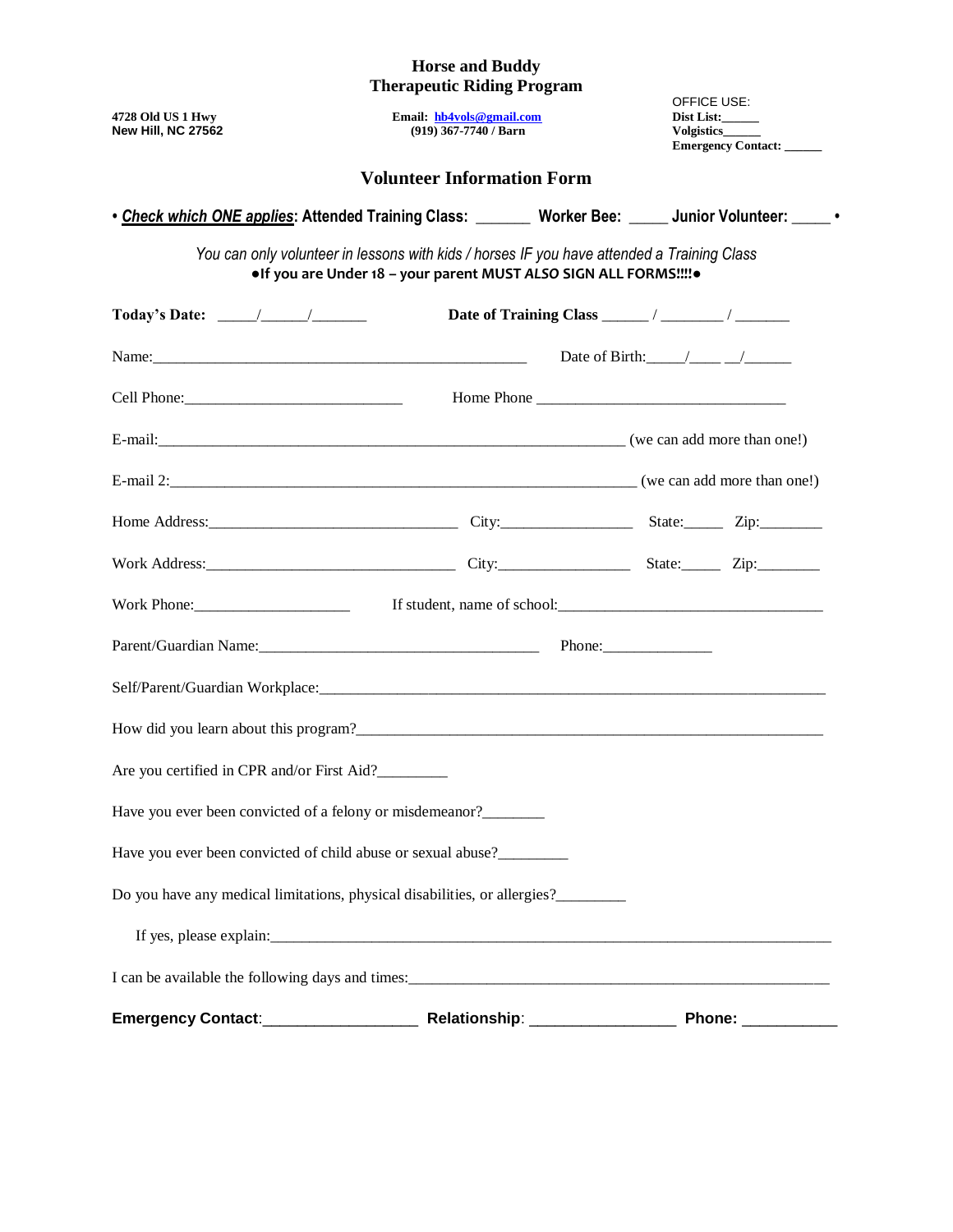## **READ CAREFULLY BEFORE SIGNING. THIS IS A BINDING CONTRACT THAT AFFECTS YOUR LEGAL RIGHTS**

**Horse and Buddy 4728 Old US 1 Hwy New Hill, NC 27562 (919) 367-7740**

#### **LIABILITY RELEASE**

I recognize that participation in the activities in the Horse and Buddy program located at 4728 Old US 1 Hwy, New Hill, NC ("the facility") involves significant hazards and risks in riding and handling horses. I certify that neither I nor the participant for which I am responsible has any physical conditions which might interfere with my/his/her capacity to participate in horseback riding and other activities offered by the Horse and Buddy program. Knowing the inherent risks, dangers and rigors involved in horseback riding and other activities involving horses, I assume full responsibility for myself or the participant for which I am responsible for any and all bodily injury, death, loss of personal property and expenses thereof, which may occur as a result of participation in the handling of horses, horseback riding and other activities sponsored by the Horse and Buddy program or may occur at the facility. I waive any and all claims which may result from any such participation. I expressly release and waive all such liability and claims, even if they should arise out of the negligence of other persons, including other persons released hereby. I further agree that if anyone makes any claim on my behalf or on behalf of the participant for which I am responsible because of any injury, death or damage to property, I will indemnify and hold harmless all of those persons released by this agreement against any damage, or costs which may result because of those claims, including legal fees.

I will observe all rules, regulations and instructions of the facility and will exercise due care to avoid injury, damage or loss to person and property. I certify that I have received a copy of the current rules and policy and understand that any infractions of the rules may terminate any business I have with the program or right to participate in the program.

The persons and entities which are hereby released and to which the benefit of this liability and release adheres are Horse and Buddy, Inc. and its employees, volunteers, participants, guardians, officers, directors and any other person connected to or participating in the Horse and Buddy program.

I have read, understand and agree to the terms and conditions stated herein. I acknowledge that this agreement shall be effective and binding upon me and the participant for whom I am responsible during the entire period of my/his/her participation in the handling of horses and/or the participation and therapeutic riding lessons upon the premises of the facility.

**The undersigned understands that under North Carolina Law an equine activity sponsor or equine professional is not liable for an injury to or the death of a participant in equine activities resulting exclusively from the inherent risks of equine activities. Chapter 99E of the North Carolina General Statutes.** 

#### **SIGNATURE OF PARTICIPANT AND PARENT/GUARDIAN OF VOLUNTEER UNDER 18.**

This day of 20 and 20

\_\_\_\_\_\_\_\_\_\_\_\_\_\_\_\_\_\_\_\_\_\_\_\_\_\_\_\_\_\_Participants Signature

\_\_\_\_\_\_\_\_\_\_\_\_\_\_\_\_\_\_\_\_\_\_\_\_\_\_\_\_\_\_Participants Printed Name

\_\_\_\_\_\_\_\_\_\_\_\_\_\_\_\_\_\_\_\_\_\_\_\_\_\_\_\_\_\_ **Parent / Guardian if UNDER the age of 18**

**●***Any Volunteer Under the age of 18 all papers must ALSO be signed by Parent / Legal Guardian.●*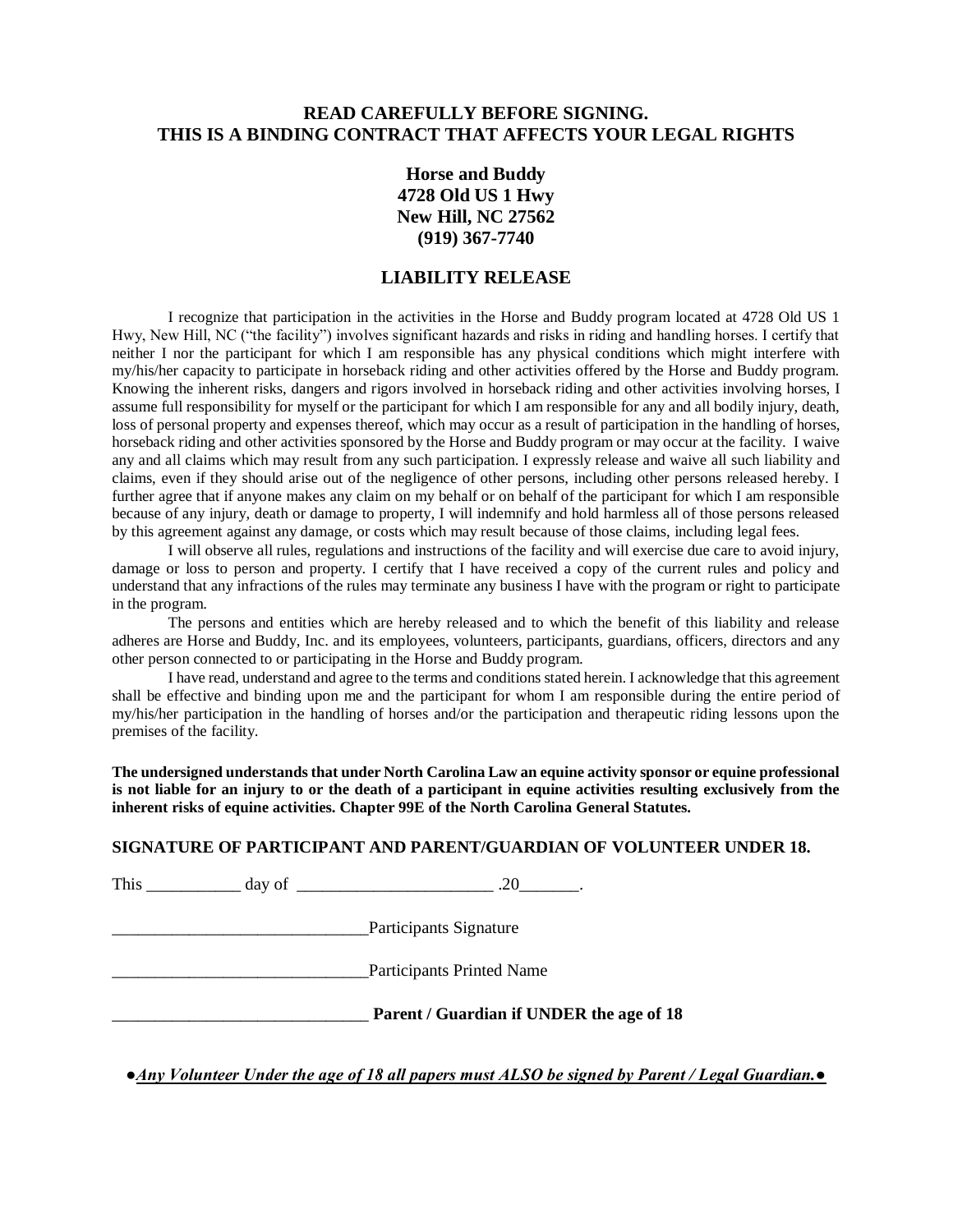### **Horse and Buddy Therapeutic Riding Program**

**4728 Old US 1 Hwy Email: volunteer@horseandbuddy.org New Hill, NC 27562 Email: [hb4vols@gmail.com](mailto:hb4vols@gmail.com) (919) 367-7740 / Barn**

## **Volunteer Photo/Video Release**

(Please choose either Consent or Non-Consent)

## **Consent Plan**

I consent to and authorize the use and reproduction by Horse and Buddy of any and all photographs and any other audio-visual materials, including videotape, taken of me for promotional material, educational activities, exhibitions or for any other use for the benefit of the program.

Date:\_\_\_/\_\_\_/\_\_\_\_\_ Consent Signature of Volunteer\_\_\_\_\_\_\_\_\_\_\_\_\_\_\_\_\_\_\_\_\_\_\_\_\_\_\_\_\_\_\_\_\_\_\_\_\_\_\_\_\_\_\_\_\_ Date:  $\frac{1}{2}$   $\frac{1}{2}$   $\frac{1}{2}$   $\frac{1}{2}$   $\frac{1}{2}$   $\frac{1}{2}$   $\frac{1}{2}$   $\frac{1}{2}$   $\frac{1}{2}$   $\frac{1}{2}$   $\frac{1}{2}$   $\frac{1}{2}$   $\frac{1}{2}$   $\frac{1}{2}$   $\frac{1}{2}$   $\frac{1}{2}$   $\frac{1}{2}$   $\frac{1}{2}$   $\frac{1}{2}$   $\frac{1}{2}$   $\frac{1}{2}$   $\frac{1}{$ 

### **Non-Consent Plan**

I do not give my consent nor do I authorize the use and reproduction by Horse and Buddy of any photographs or any other audio-visual materials taken of me.

Date:\_\_\_/\_\_\_/\_\_\_\_\_ Non-Consent Signature:\_\_\_\_\_\_\_\_\_\_\_\_\_\_\_\_\_\_\_\_\_\_\_\_\_\_\_\_\_\_\_\_\_\_\_\_\_\_\_\_\_\_\_\_\_\_\_\_\_\_\_\_

Date:  $\frac{1}{2}$   $\frac{1}{2}$   $\frac{1}{2}$  \*Non-Consent Signature of PARENT/Legal Guardian:

## **Volunteer General Information Release**

As a volunteer at Horse and Buddy, I understand that I am required to report any accident or incident, no matter how minor, to a Horse and Buddy staff member so that a report may be filed, if necessary. Examples of incidents that must be reported: anyone being bitten, kicked, or stepped on by a horse, a child falling down, etc. I also agree to follow the rules posted in the barn or given by an instructor of Horse and Buddy staff member, with the understanding that these rules exist for the safety of the riders, volunteers, and staff members.

| -<br>∼ |  |
|--------|--|
|        |  |

| Date: | Signature of Parent /Legal Guardian: |
|-------|--------------------------------------|
|       |                                      |

*●Any Volunteer Under the age of 18 must ALSO have all papers signed by Parent / Legal Guardian.●*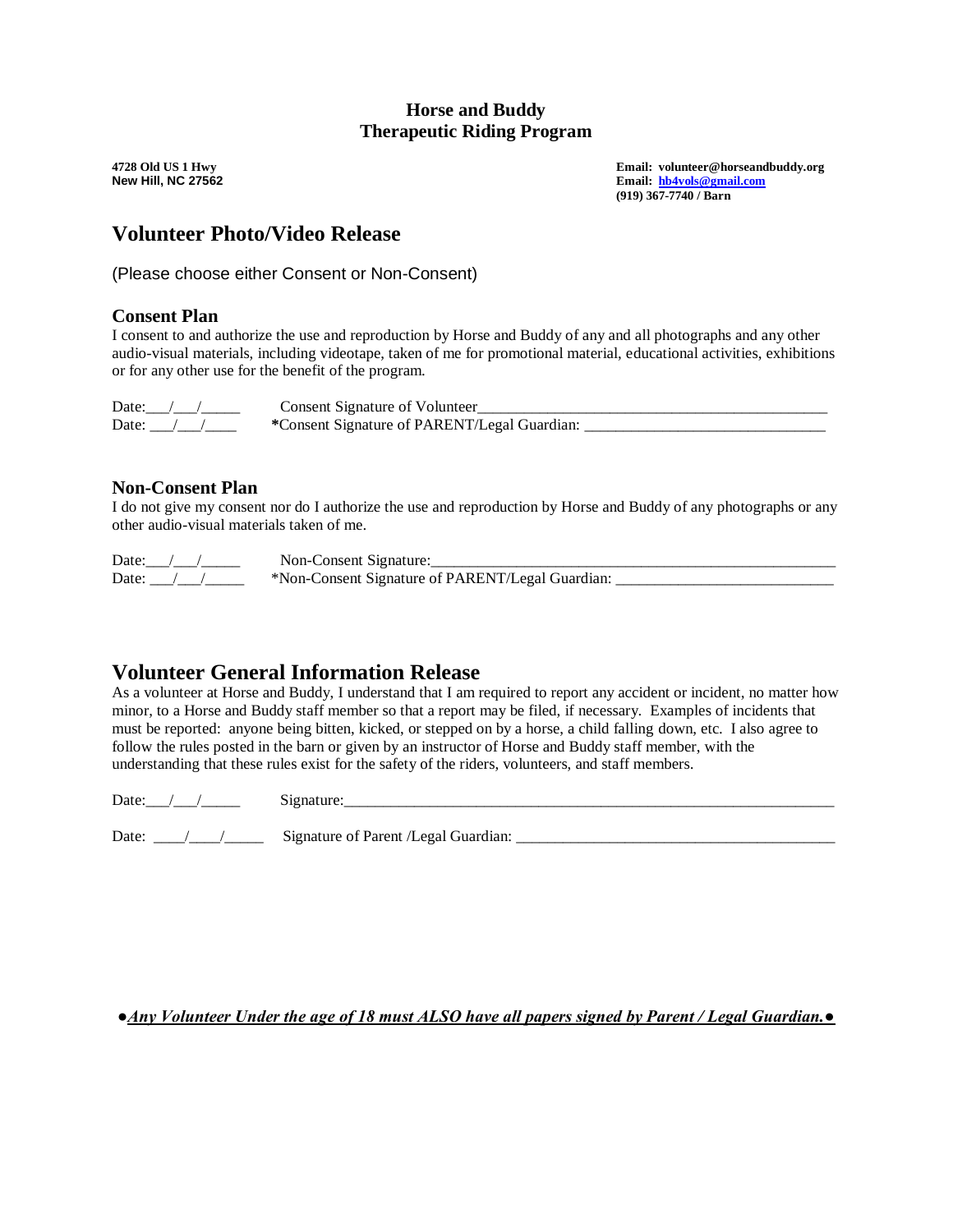## **Horse and Buddy Therapeutic Riding Program**

**4728 Old US 1 Hwy Email: volunteer@horseandbuddy.org New Hill, NC 27562 Email: [hb4vols@gmail.com](mailto:hb4vols@gmail.com) (919) 367-7740 / Barn**

# **Confidentiality Policy**

Because of the nature of the program, Horse and Buddy Therapeutic Riding Program may have access to confidential medical and financial records of riders. To protect the confidentiality of our riders, Horse and Buddy has instituted a confidentiality policy. Horse and Buddy Therapeutic Riding Program shall preserve the right of confidentiality for all riders participating in its program. Individuals bound by this policy include part and full time staff members, volunteers who may have access to confidential knowledge, independent contractors involved with the program, instructors and board members. Individuals subject to this policy shall keep confidential any and all medical, social, referral, personal, and financial information regarding a person and/or his or her family. All riders or rider parent(s), legal representatives, or others as defined by state stature must sign consent or non-consent release forms regarding medical and sensitive information disclosure, and consent or non-consent release forms regarding use of photography and/or videotape prior to participation in the program. Penalties for breach of confidentiality shall include the immediate loss of any responsibilities that would allow the individual access to confidential records. Additional penalties may include, at the discretion of the board of directors, reprimand, loss of certain job responsibilities, and/or termination from the program.

*I understand and will observe the confidentiality policy of Horse and Buddy.*

Date: $\angle$  /  $\angle$  /  $\angle$  Signature:

Date: \_\_\_\_/\_\_\_\_/\_\_\_\_\_ Signature of Parent/Legal Guardian: \_\_\_\_\_\_\_\_\_\_\_\_\_\_\_\_\_\_\_\_\_\_\_\_\_\_\_\_\_\_\_\_\_\_\_\_\_\_\_

#### **●***Any Volunteer Under the age of 18 all papers must ALSO be signed by Parent / Legal Guardian.●*